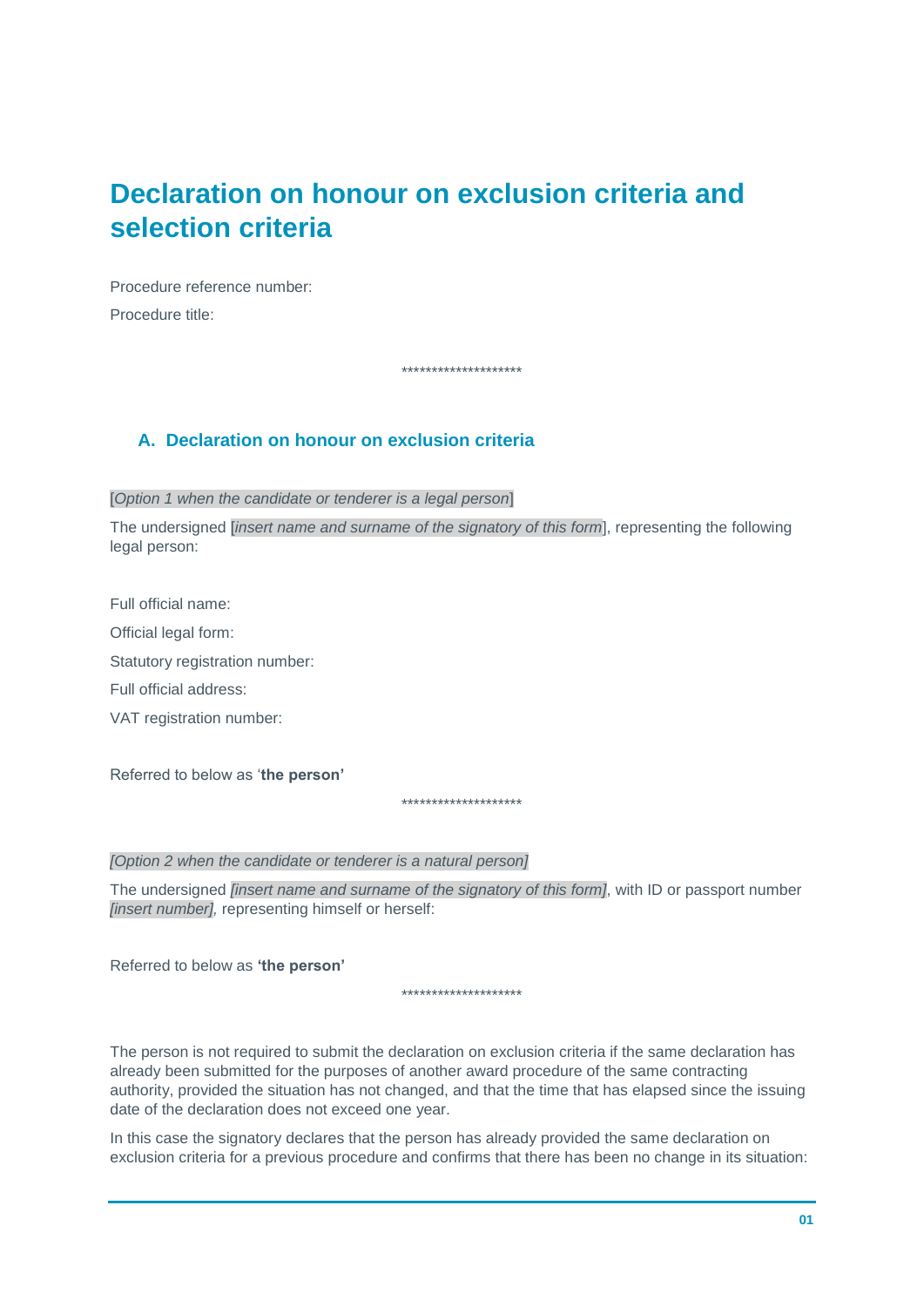# **I – Situations of exclusion concerning the person**

| 1) |      | Declares that the person is in one of the following situations:                                                                                                                                                                                                                                                                                                                                                                                                                               | <b>YES</b> | <b>NO</b> |
|----|------|-----------------------------------------------------------------------------------------------------------------------------------------------------------------------------------------------------------------------------------------------------------------------------------------------------------------------------------------------------------------------------------------------------------------------------------------------------------------------------------------------|------------|-----------|
| a) |      | it is bankrupt, subject to insolvency or winding-up procedures, its assets are being<br>administered by a liquidator or by a court, it is in an arrangement with creditors, its business<br>activities are suspended or it is in any analogous situation arising from a similar procedure<br>provided for under Union or national law;                                                                                                                                                        |            |           |
| b) |      | it has been established by a final judgement or a final administrative decision that the person<br>is in breach of its obligations relating to the payment of taxes or social security contributions in<br>accordance with the applicable law;                                                                                                                                                                                                                                                |            |           |
| C) |      | it has been established by a final judgement or a final administrative decision that the person<br>is guilty of grave professional misconduct by having violated applicable laws or regulations or<br>ethical standards of the profession to which the person belongs, or by having engaged in any<br>wrongful conduct which has an impact on its professional credibility where such conduct<br>denotes wrongful intent or gross negligence, including, in particular, any of the following: |            |           |
|    | i.   | fraudulently or negligently misrepresenting information required for the verification of<br>the absence of grounds for exclusion or the fulfilment of eligibility or selection criteria<br>or in the performance of a contract or an agreement;                                                                                                                                                                                                                                               |            |           |
|    | ii.  | entering into agreement with other persons or entities with the aim of distorting<br>competitions;                                                                                                                                                                                                                                                                                                                                                                                            |            |           |
|    | iii. | violating intellectual property rights;                                                                                                                                                                                                                                                                                                                                                                                                                                                       |            |           |
|    | iv.  | attempting to influence the decision-making process of the contracting authority<br>during the award procedure;                                                                                                                                                                                                                                                                                                                                                                               |            |           |
|    | V.   | attempting to influence the decision-making process of the contracting authority<br>during the award procedure;                                                                                                                                                                                                                                                                                                                                                                               |            |           |
| d) |      | it has been established by a final judgement that the person is guilty of any of the following:                                                                                                                                                                                                                                                                                                                                                                                               |            |           |
|    | i.   | fraud, within the meaning of the Article 3 of Directive (EU) 2017/1371 and Article 1<br>of the Convention on the protection of the European Communities' financial<br>interests, drawn up by the Council Act of 26 July 1995;                                                                                                                                                                                                                                                                 |            |           |
|    | ii.  | corruption, as defined in Article 4(2) of Directive (EU) 2017/1371 or active corruption<br>within the meaning of Article 3 of the Convention on the fight against corruption<br>involving officials of the European Communities or officials of Member States of the<br>European Union, drawn up by the Council Act of 26 May 1997, or conduct referred<br>to in Article 2(1) of Council Framework Decision 2003/568/JHA, or corruption as<br>defined in other applicable laws;               |            |           |
|    | iii. | conduct related to a criminal organisation, as referred to in Article 2 of Council<br>Framework Decision 2008/841/JHA;                                                                                                                                                                                                                                                                                                                                                                        |            |           |
|    | iv.  | money laundering or terrorist financing, within the meaning of Article 1(3), (4) and<br>(5) of Directive (EU) 2015/849 of the European Parliament and of the Council;                                                                                                                                                                                                                                                                                                                         |            |           |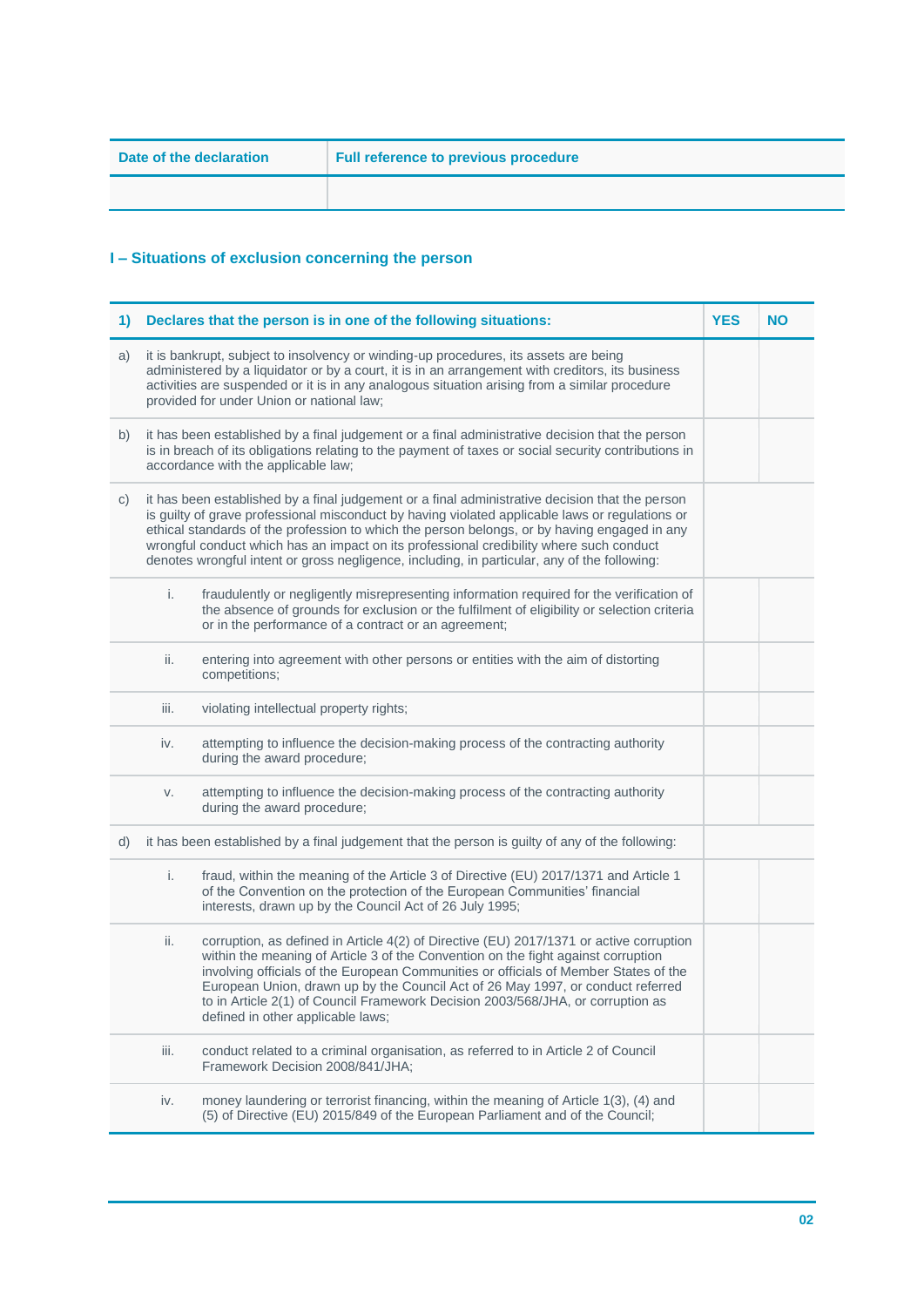|              | V.  | terrorist offences or offences related to terrorist activities as well as of inciting,<br>aiding, abetting or attempting to commit such offences as defined in Articles 3, 14<br>and Title III of Directive (EU) 2017/541 of the European Parliament and of the<br>Council of 15 March 2017 on combating terrorism;                                                                                                                                              |  |
|--------------|-----|------------------------------------------------------------------------------------------------------------------------------------------------------------------------------------------------------------------------------------------------------------------------------------------------------------------------------------------------------------------------------------------------------------------------------------------------------------------|--|
|              | vi. | child labour or other offences concerning trafficking in human beings as referred to<br>in Article 2 of Directive 2011/36/EU of the European Parliament and of the Council;                                                                                                                                                                                                                                                                                      |  |
| e)           |     | it has shown significant deficiencies in complying with the main obligations in the performance<br>of a contract or an agreement financed by the Union's budget, which has led to its early<br>termination or to the application of liquidated damages or other contractual penalties, or which<br>has been discovered following checks, audits or investigations by a contracting authority, the<br>European Anti-Fraud Office (OLAF) or the Court of Auditors; |  |
| f)           |     | it has been established by a final judgment or final administrative decision that the person has<br>committed an irregularity within the meaning of Article 1(2) of Council Regulation (EC,<br>Euratom) No 2988/95;                                                                                                                                                                                                                                              |  |
| $\mathsf{q}$ |     | it has been established by a final judgment or final administrative decision that the person has<br>created an entity in a different jurisdiction with the intent to circumvent fiscal, social or any<br>other legal obligations in the jurisdiction of its registered office, central administration or<br>principal place of business                                                                                                                          |  |
| h)           |     | (only for legal persons) it has been established by a final judgment or final administrative<br>decision that the person has been created with the intent referred to in point (g).                                                                                                                                                                                                                                                                              |  |

| 2) | Declares that, for the situations referred to in points (1) (c) to (1) (h) above, in the<br>absence of a final judgement or a final administrative decision, the person is <sup>1</sup>                                                                                                                                                                                                                                                    | <b>YES</b> | <b>NO</b> |
|----|--------------------------------------------------------------------------------------------------------------------------------------------------------------------------------------------------------------------------------------------------------------------------------------------------------------------------------------------------------------------------------------------------------------------------------------------|------------|-----------|
|    | subject to facts established in the context of audits or investigations carried out by the<br>European Public Prosecutor's Office, the Court of Auditors, or the internal auditor, or any<br>other check, audit or control performed under the responsibility of an authorising officer of an<br>EU institution, of a European office or of an EU agency or body;                                                                          |            |           |
|    | subject to non-final judgments or non-final administrative decisions which may include<br>disciplinary measures taken by the competent supervisory body responsible for the<br>verification of the application of standards of professional ethics;                                                                                                                                                                                        |            |           |
|    | subject to facts referred to in decisions of entities or persons being entrusted with EU budget<br>implementation tasks;                                                                                                                                                                                                                                                                                                                   |            |           |
|    | subject to information transmitted by Member States implementing Union funds;                                                                                                                                                                                                                                                                                                                                                              |            |           |
|    | subject to decisions of the Commission relating to the infringement of Union competition law<br>or of a national competent authority relating to the infringement of Union or national<br>competition law;                                                                                                                                                                                                                                 |            |           |
| ٠  | informed, by any means, that it is subject to an investigation by the European Anti-Fraud<br>office (OLAF): either because it has been given the opportunity to comment on facts<br>concerning it by OLAF, or it has been subject to on-the-spot checks by OLAF in the course of<br>an investigation, or it has been notified of the opening, the closure or of any circumstance<br>related to an investigation of the OLAF concerning it. |            |           |

### **II – Situations of exclusion concerning natural or legal persons with power of representation, decision-making or control over the legal person and beneficial owners**

l

<sup>1</sup> The declaration under this point (2) is voluntary and it cannot have adverse legal effect on the economic operator until the conditions of Article 141 (1) (a) FR are met.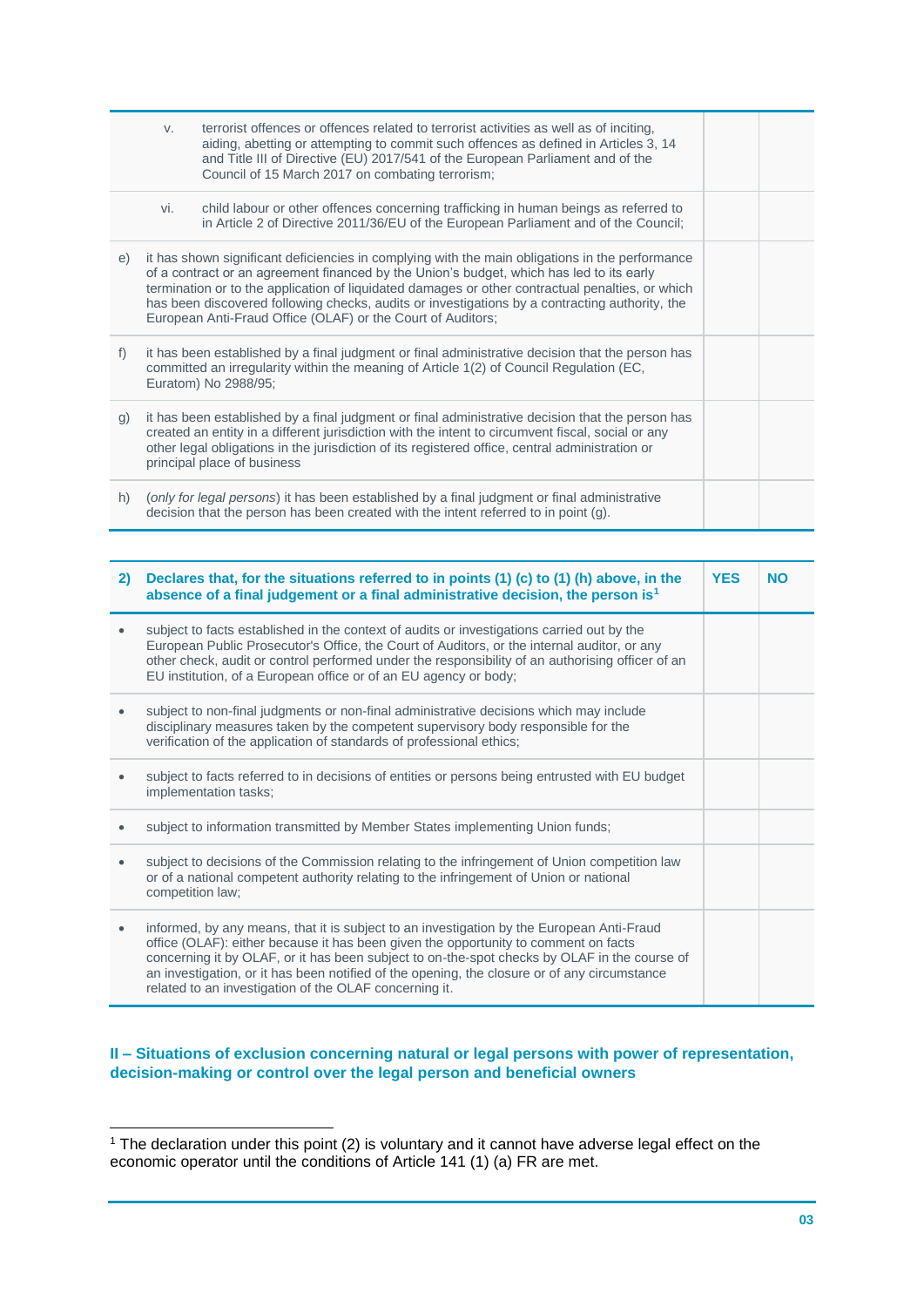*[Not applicable when the tenderer/candidate is a natural person, a Member State or a local authority]*

| 3)        | declares that a natural or legal person who is a member of the<br>administrative, management or supervisory body of the person, or who<br>has powers of representation, decision or control with regard to the<br>person (this covers e.g. company directors, members of management or<br>supervisory bodies, and cases where one natural or legal person holds a<br>majority of shares), or a beneficial owner of the person (as defined by<br>point 6 of Article 3 of Directive (EU) No 2015/849) is in one of the following<br>situations: | <b>YES</b> | <b>NO</b> | N/A |
|-----------|-----------------------------------------------------------------------------------------------------------------------------------------------------------------------------------------------------------------------------------------------------------------------------------------------------------------------------------------------------------------------------------------------------------------------------------------------------------------------------------------------------------------------------------------------|------------|-----------|-----|
|           | Situation (1) (c) above (grave professional misconduct)                                                                                                                                                                                                                                                                                                                                                                                                                                                                                       |            |           |     |
| $\bullet$ | Situation (1) (d) above (fraud, corruption or other criminal offence)                                                                                                                                                                                                                                                                                                                                                                                                                                                                         |            |           |     |
|           | Situation (1) (e) above (significant deficiencies in performance of a contract)                                                                                                                                                                                                                                                                                                                                                                                                                                                               |            |           |     |
|           | Situation (1) (f) above (irregularity)                                                                                                                                                                                                                                                                                                                                                                                                                                                                                                        |            |           |     |
|           | Situation (1) (g) above (creation of an entity with the intent to circumvent legal<br>obligations)                                                                                                                                                                                                                                                                                                                                                                                                                                            |            |           |     |
| $\bullet$ | Situation (1) (h) above (person created with the intent to circumvent legal<br>obligations)                                                                                                                                                                                                                                                                                                                                                                                                                                                   |            |           |     |

### **III – Situations of exclusion concerning natural or legal persons assuming unlimited liability for the debts of the legal person**

*[Not aplicable when the tenderer or candidate is a natural person, a Member State, a local authority or a legal person with limited liability]*

| Declares that a natural or legal person that assumes unlimited liability for<br>the debst of the person is in one of the following situations: | <b>YES</b> | <b>NO</b> | N/A |
|------------------------------------------------------------------------------------------------------------------------------------------------|------------|-----------|-----|
| Situation (a) above (bankruptcy)                                                                                                               |            |           |     |
| Situation (b) above (breach in payment of taxes or social security contributions)                                                              |            |           |     |

### **IV – Other grounds of rejection from this procedure**

| declares that the person                                                                                                                                                                                                                                 | <b>YFS</b> |  |
|----------------------------------------------------------------------------------------------------------------------------------------------------------------------------------------------------------------------------------------------------------|------------|--|
| was previously involved in the preparation of the procurement documents used in this award<br>procedure, where this entailed a breach of the principle of equality of treatment including<br>distortion of competition that cannot be remedied otherwise |            |  |

### **V – Remedial measures**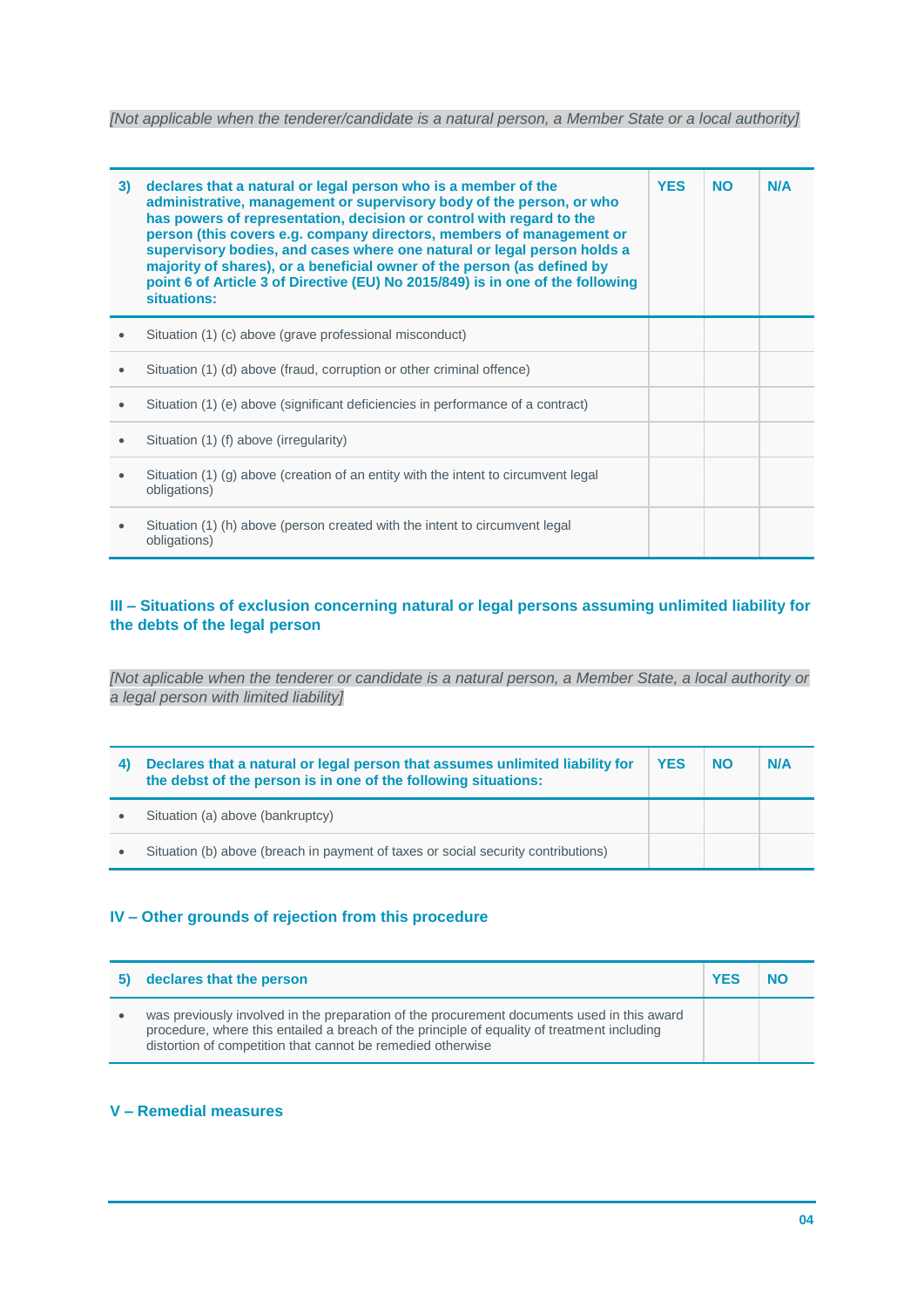If the person declares one of the situations of exclusion listed above, it may indicate remedial measures it has taken to remedy the exclusion situation, in order to allow the authorising officer to determine whether such measures are sufficient to demonstrate its reliability. This may include e.g. technical, organisational and personnel measures to prevent further occurrence, compensation of damage or payment of fines or of any taxes or social security contributions. The relevant documentary evidence, which illustrates the remedial measures taken, must be provided in annex to this declaration. This does not apply for situations referred in point (1) (d) of this declaration.

#### **VI – Evidence upon request**

Upon request and within the time limit set by the contracting authority the person must provide information on natural or legal persons that are members of the administrative, management or supervisory body or that have powers of representation, decision or control, including legal and natural persons within the ownership and control structure and beneficial owners and appropriate evidence that none of those persons are in one of the exclusion situations referred to in (1) (c) to (f).

It must also provide the following evidence concerning the person itself and the natural or legal persons on whose capacity the person intends to rely, or a subcontractor and concerning the natural or legal persons which assume unlimited liability for the debts of the person:

- For situations described in points (1): (a), (c), (d), (f), (g) and (h) above, a recent extract from the judicial record or, failing that, an equivalent document recently issued by a judicial or administrative authority in the country of establishment of the person showing that those requirements are satisfied.
- For the situations described in point (1) (a), (b), recent certificates issued by the competent authorities of the the country of establishment. These documents must provide evidence covering all taxes and social security contributions for which the person is liable, including for example, VAT, income tax (natural persons only), company tax (legal persons only) and social security contributions. Where any document described above is not issued in the country of establishment, it may be replaced by a sworn statement made before a judicial authority or notary or, failing that, a solemn statement made before an administrative authority or a qualified professional body in its country of establishment.

The person is not required to submit the evidence if it has already been submitted for another award procedure of the same contracting authority. The documents must have been issued no more than one year before the date of their request by the contracting authority and must still be valid at that date.

The signatory declares that the person has already provided the documentary evidence for a previous procedure and confirms that there has been no change in its situation:

| <b>Document</b>                     | <b>Full reference to previous procedure</b> |
|-------------------------------------|---------------------------------------------|
| [Insert as many lines as necessary] |                                             |

The person is not required to submit the evidence if it can be accessed on a national database free of charge.

The signatory declares that the following internet address of the database/identification data provide access to the evidence required.

| Internet address of the database    | Identification data of the document |
|-------------------------------------|-------------------------------------|
| [Insert as many lines as necessary] |                                     |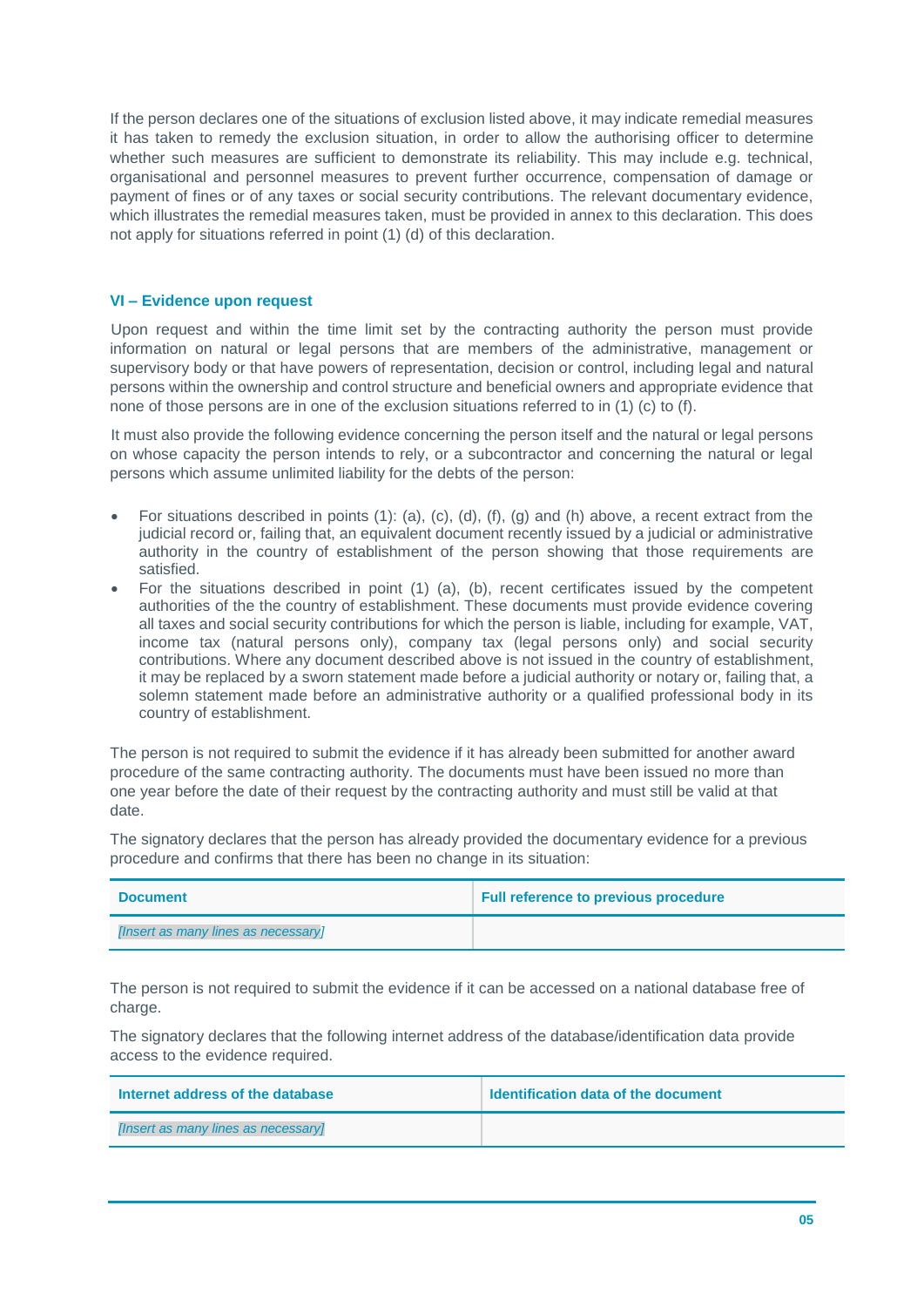# **B. Declaration on honour on selection criteria**

### **I – Selection criteria**

#### (*to be filled only by the sole candidate/tenderer or the group leader in case of a joint tender*)

The person, being a sole candidate/tenderer/the group leader of a joint tender, submitting a tender for the above procedure, declares that:

\*\*\*\*\*\*\*\*\*\*\*\*\*\*\*\*\*\*\*\*

|           | the candidate/tenderer, including all members of the group in case of joint tender,<br>subcontractors and entities on whose capacity the tenderer intends to rely if<br>applicable: | <b>YES</b> | <b>NO</b> |
|-----------|-------------------------------------------------------------------------------------------------------------------------------------------------------------------------------------|------------|-----------|
| $\bullet$ | Fulfils all the selection criteria for which a consolidated assessment will be made as provided<br>in the tender specifications.                                                    |            |           |
| ٠         | Is not subject to conflicting interests which may negatively affect the contract performance.                                                                                       |            |           |

In case of a procedure with lots of the above statements apply to the lot(s) for which the tender is submitted.

### **II – Evidence upon request**

The person must be able to provide the selection criteria supporting documents listed in the relevant sections of the tender specifications.

Where the evidence is not required to be provided with tender, the person is invited to prepare in advance the documents related to the evidence, since the contracting authority may request to provide these in a short deadline.

The person is not required to submit the evidence if it has already been submitted for another procurement procedure of the same contracting authority. The documents must have been issued no more than one year before the date of their request by the contracting authority and must still be valid at that date.

The signatory declares that the person has already provided the documentary evidence for a previous procedure and confirms that there has been no change in its situation:

| <b>Document</b>                     | <b>Full reference to previous procedure</b> |
|-------------------------------------|---------------------------------------------|
| [Insert as many lines as necessary] |                                             |